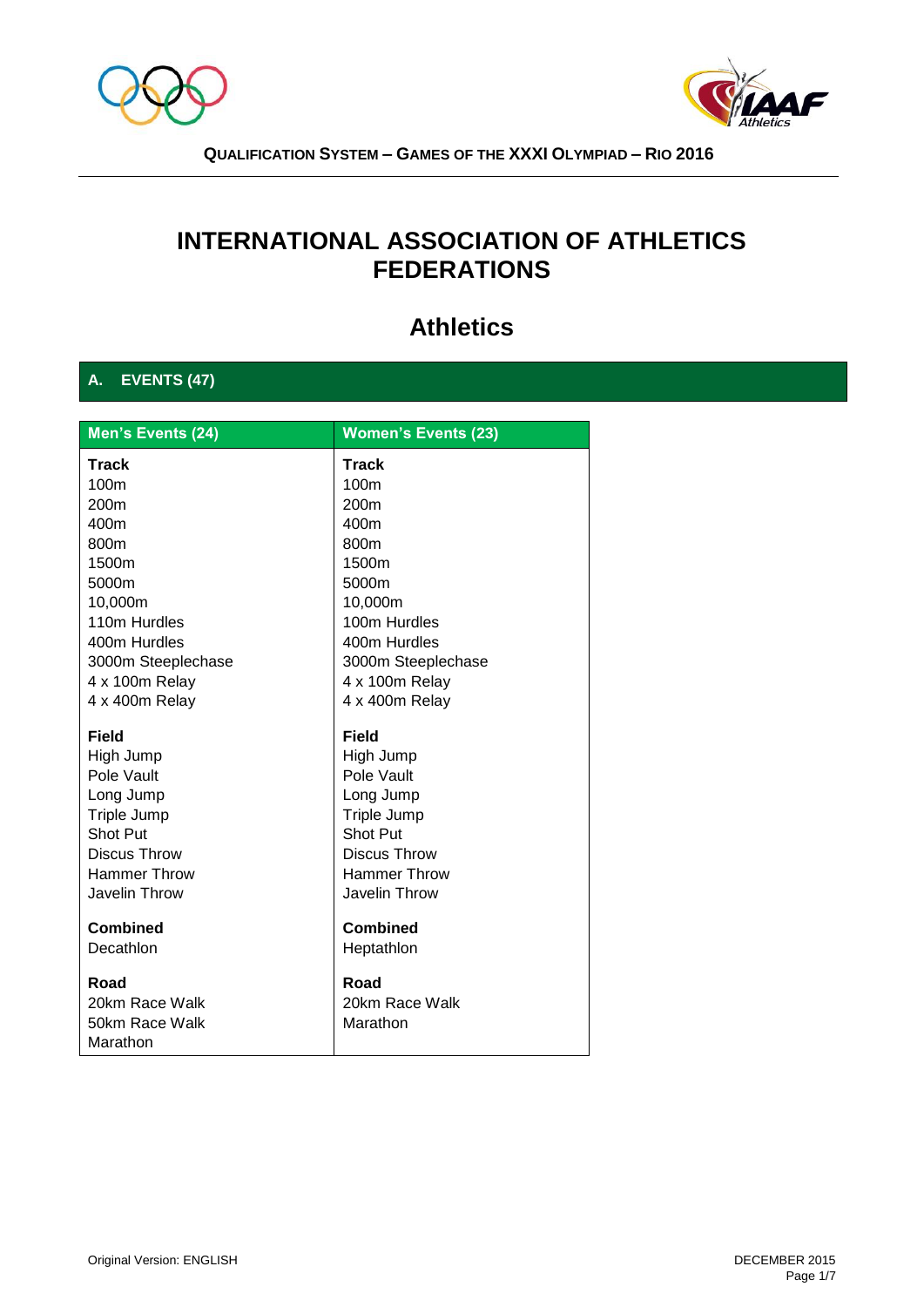



# **B. ATHLETES QUOTA**

### **1. Total Quota for Athletics:**

|           | <b>Qualification Places</b>  | <b>Universality Places</b><br>(unqualified athletes) | <b>\Total\</b> |
|-----------|------------------------------|------------------------------------------------------|----------------|
| Men/Women | Total athletes quota of 2005 |                                                      |                |

#### **2. Event Specific Quota per NOC:**

|       | <b>Event Specific Quota</b>             |  |  |
|-------|-----------------------------------------|--|--|
| Men   | Maximum 3 athletes in individual events |  |  |
|       | Maximum 1 relay team per event          |  |  |
| Women | Maximum 3 athletes in individual events |  |  |
|       | Maximum 1 relay team per event          |  |  |

#### **Individual Events**

NOCs may enter up to three (3) qualified athletes for each event on the athletics program. In addition they can enter a maximum of one (1) reserve or P alternate athlete for the same event, provided he/she has achieved the entry standard.

#### **Relay Events**

NOCs may enter one (1) team for each relay event. A total of six (6) athletes may be entered for a relay team. Should an NOC have entered a relay team and individual athletes in the corresponding individual event, the entered individual athletes (including the eventual reserve or P alternate athlete) must be included in the total of six (6) athletes entered for the relay events.

#### **3. Type of Allocation of Quota Places:**

The quota place is allocated to the athlete by name in individual events. However, if an NOC has more than three (3) qualified athletes in individual events, the NOC can decide which of these athletes will receive the quota places.

The quota place is allocated to the NOC in Relay events.

# **C. ATHLETE ELIGIBILITY**

All athletes must comply with the provisions of the Olympic Charter currently in force, including but not limited to, Rule 41 (Nationality of Competitors). Only those athletes who have complied with the Olympic Charter may participate in the Olympic Games.

#### **Age Requirements**

| <b>Junior Athletes:</b> | Any athlete aged 18 or 19 years on 31 December in the year of the<br>competition (born in 1997 or 1998) may compete in any event except the<br>Marathon and 50km Race Walk.                                                 |
|-------------------------|-----------------------------------------------------------------------------------------------------------------------------------------------------------------------------------------------------------------------------|
| <b>Youth Athletes:</b>  | Any athlete aged 16 or 17 years on 31 December in the year of the<br>competition (born in 1999 and 2000) may compete in any event except the<br>throwing events, Heptathlon, Decathlon, 10,000m, Marathon and Race<br>Walk. |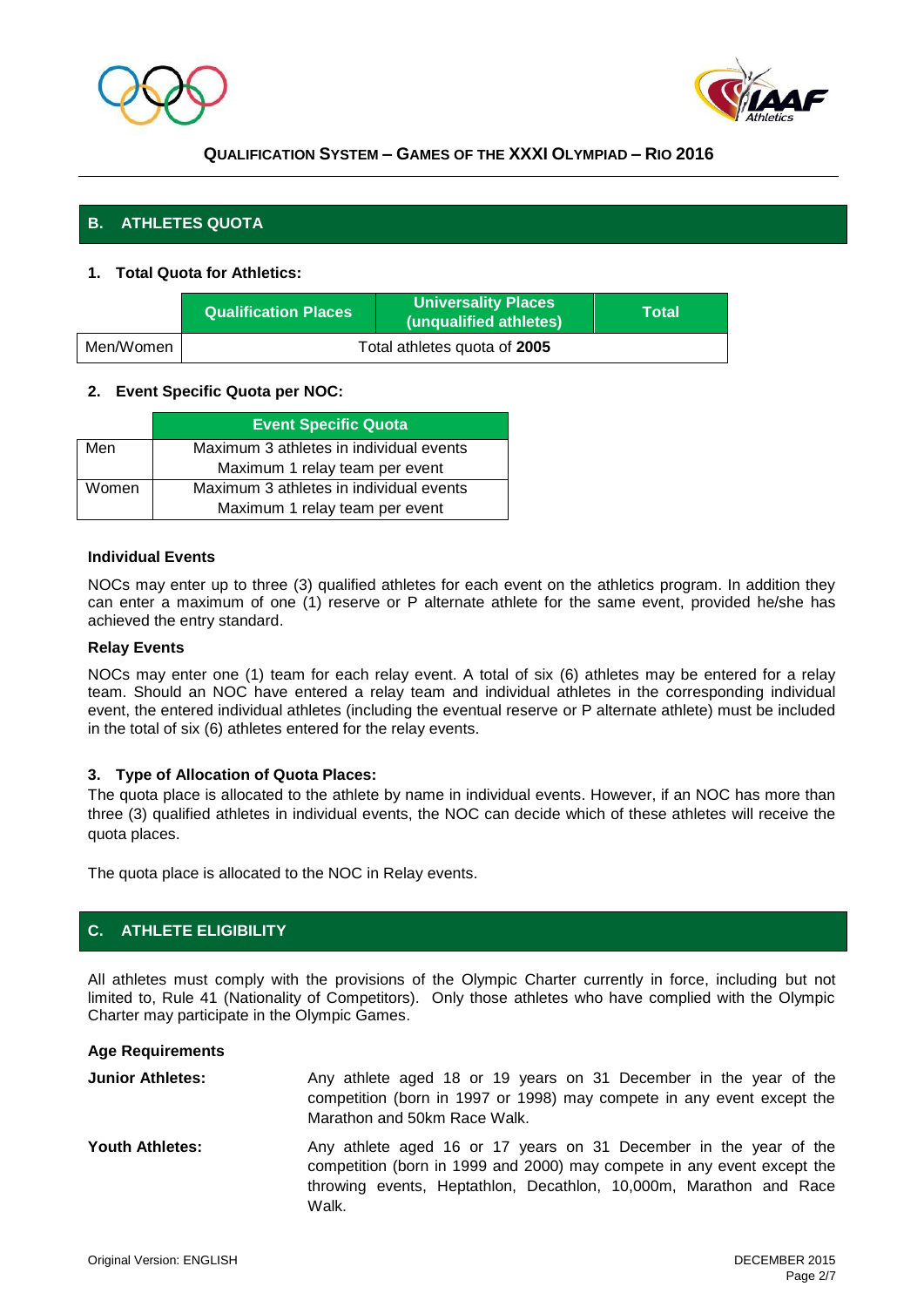



**Athletes Younger than 16:** No athlete younger than 16 years of age on 31 December in the year of the competition (born in 2001 or later) may compete at the Olympic Games.

# **D. QUALIFICATION PATHWAY**

## **QUALIFICATION PLACES**

#### **Individual Qualification**

| <b>Number of</b><br><b>Individual</b><br><b>Quota Places</b> | <b>Qualification Event</b>                                                                                                                                                                                                                                                                                                                                                                                                                                                                                                                                                                                                                                                                                                                                                                                    |
|--------------------------------------------------------------|---------------------------------------------------------------------------------------------------------------------------------------------------------------------------------------------------------------------------------------------------------------------------------------------------------------------------------------------------------------------------------------------------------------------------------------------------------------------------------------------------------------------------------------------------------------------------------------------------------------------------------------------------------------------------------------------------------------------------------------------------------------------------------------------------------------|
| 2005 Athletes*                                               | <b>Qualification process:</b><br>An athlete can qualify in one of two ways:<br>Achieve the entry standard within the qualification period<br>$\bullet$<br>Be invited by the IAAF as the best ranked athlete(s) at the end of the qualification<br>$\bullet$<br>period to fill the remaining quota places by event, and respecting the maximum<br>quota per NOC per event. For this purpose, for each individual event, the IAAF<br>shall publish, on 12 July 2016, specific "IAAF World Ranking Lists for Olympic<br>Games Qualification" with the athletes who have achieved the best performances<br>in the respective qualification periods.<br>NB: Qualification in the 5000m, 10,000m and Road Events (Race Walks and<br>Marathon) will be administered by entry standards only (and not by invitation). |
|                                                              | <b>Qualification events:</b><br>All performances must be achieved during competitions organised or authorised by the<br>IAAF, its Area Associations or its National Federations in conformity with IAAF Rules:                                                                                                                                                                                                                                                                                                                                                                                                                                                                                                                                                                                                |
|                                                              | - Results achieved at university or school competitions must be certified by the National<br>Federation of the country in which the competition was organised.                                                                                                                                                                                                                                                                                                                                                                                                                                                                                                                                                                                                                                                |
|                                                              | - Performances achieved in mixed competitions in track events will not be accepted.<br>Exceptionally, in accordance with IAAF Rule 147, performances achieved in events of<br>5000m and 10,000m may be accepted in circumstances where there were insufficient<br>athletes of one or both genders competing to justify the conduct of separate races and<br>there was no pacing or assistance given by an athlete(s) of one gender to an athlete(s) of<br>the other gender.                                                                                                                                                                                                                                                                                                                                   |
|                                                              | - Wind-assisted performances will not be accepted.                                                                                                                                                                                                                                                                                                                                                                                                                                                                                                                                                                                                                                                                                                                                                            |
|                                                              | - Hand timing performances in 100m, 200m, 400m, 800m, 110m/100m Hurdles, 400m<br>Hurdles and 4x100m Relay will not be accepted.                                                                                                                                                                                                                                                                                                                                                                                                                                                                                                                                                                                                                                                                               |
|                                                              | - Indoor performances for all field events and for races of 200m and longer, will be<br>accepted.                                                                                                                                                                                                                                                                                                                                                                                                                                                                                                                                                                                                                                                                                                             |
|                                                              | - For the running events of 200m and over (including combined events), performances<br>achieved on oversized tracks shall not be accepted.                                                                                                                                                                                                                                                                                                                                                                                                                                                                                                                                                                                                                                                                    |
|                                                              | - For the Race Walks, track performances (20,000m or 50,000m) shall be accepted.                                                                                                                                                                                                                                                                                                                                                                                                                                                                                                                                                                                                                                                                                                                              |
|                                                              | In the case of Marathons & Race Walks, performances for qualifying purposes may only<br>be achieved on a course certified by the IAAF and conducted in accordance with IAAF<br>Rules.<br>In the case of Race Walks, performances achieved at Race Walk Events staged at                                                                                                                                                                                                                                                                                                                                                                                                                                                                                                                                       |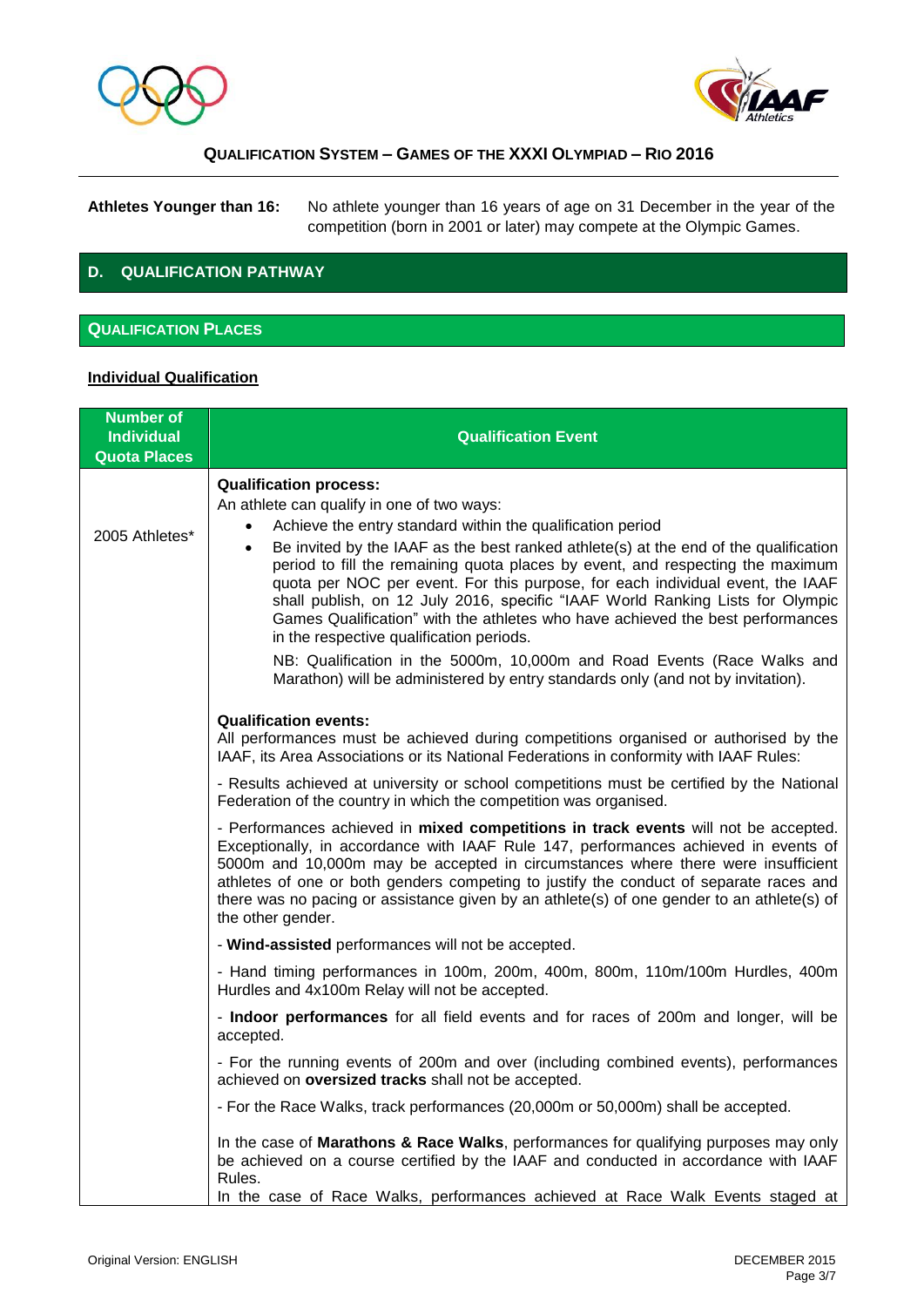



| International Competitions defined under IAAF Rule 1.1 (a), (b), (c), (d), (e), (f), (g) or (j)<br>are valid towards the achievement of the Entry Standards providing the following<br>conditions (where applicable) are respected:<br>The course is (or will be) measured by an IAAF/AIMS Grade "A" or "B"<br>$\bullet$<br>International Road Race Course Measurer;<br>A minimum of 3 International or Area Race Walking Judges are on duty.<br>$\bullet$                                                                                                                                                                                                                                                                                                                                                                                                                                                                     |
|--------------------------------------------------------------------------------------------------------------------------------------------------------------------------------------------------------------------------------------------------------------------------------------------------------------------------------------------------------------------------------------------------------------------------------------------------------------------------------------------------------------------------------------------------------------------------------------------------------------------------------------------------------------------------------------------------------------------------------------------------------------------------------------------------------------------------------------------------------------------------------------------------------------------------------|
| Performances achieved at International Competitions defined under IAAF Rule 1.1 (i), or<br>at National Competitions, are valid towards the achievement of the Entry Standards ONLY<br>if the Member Federation concerned submits a specific application to the IAAF. The<br>application letter, indicating the date, venue and programme of events of the Competition,<br>must confirm that the above conditions will be respected. Applications for 2015 that have<br>already been submitted for the Beijing World Championships do not need to be submitted<br>again and are listed on the IAAF website. Applications for National Permit competitions<br>which are held after 10 August 2015 (end of Beijing 2015 qualification period) and in 2016,<br>to be added to the list of qualifying opportunities, must be submitted to the IAAF using the<br>application form provided by the IAAF before the race is conducted. |
| The first 20 runners in the Men's Marathon and in the Women's Marathon in the IAAF<br>World Championships Beijing 2015 and the top 10 finishers at the IAAF Gold Label<br>Marathons in 2015 and 2016 (held during the qualification period) will also be considered<br>as having achieved the entry standard.                                                                                                                                                                                                                                                                                                                                                                                                                                                                                                                                                                                                                  |
| <b>Entry standards:</b><br>The Entry Standards and relevant criteria have been established by the IAAF Council in<br>Beijing in April 2015 for all events and have been revised by the IAAF Council in Monaco<br>in November 2015. They are outlined below in paragraph I. Entry Standards.                                                                                                                                                                                                                                                                                                                                                                                                                                                                                                                                                                                                                                    |
| <b>Qualification period:</b><br>10,000m, Marathon, Race Walk and Combined Events: 1 January 2015 to 11 July<br>2016<br>All other events: 1 May 2015 to 11 July 2016                                                                                                                                                                                                                                                                                                                                                                                                                                                                                                                                                                                                                                                                                                                                                            |
|                                                                                                                                                                                                                                                                                                                                                                                                                                                                                                                                                                                                                                                                                                                                                                                                                                                                                                                                |

*\* Includes the relay athletes and universality places* 

#### **Relay Qualification**

| <b>Number of</b><br><b>Team Quota</b><br><b>Places</b> | <b>Qualification Event</b>                                                                                                                                                                                                                                                                                                                                                                     |  |  |
|--------------------------------------------------------|------------------------------------------------------------------------------------------------------------------------------------------------------------------------------------------------------------------------------------------------------------------------------------------------------------------------------------------------------------------------------------------------|--|--|
|                                                        | <b>Qualification Process:</b>                                                                                                                                                                                                                                                                                                                                                                  |  |  |
|                                                        | There shall be a maximum of 16 qualified teams in each relay event.                                                                                                                                                                                                                                                                                                                            |  |  |
| 64 Teams                                               |                                                                                                                                                                                                                                                                                                                                                                                                |  |  |
|                                                        | IAAF World Relays, May 2015                                                                                                                                                                                                                                                                                                                                                                    |  |  |
|                                                        | The first eight (8) placed teams at the IAAF World Relays in 2015 shall automatically<br>qualify for the relay events at the 2016 Olympic Games.                                                                                                                                                                                                                                               |  |  |
|                                                        | IAAF World Ranking List of 12 July 2016                                                                                                                                                                                                                                                                                                                                                        |  |  |
|                                                        | The remaining eight (8) teams will be selected according to IAAF World Ranking List of 12<br>July 2016 based on the aggregate of the two fastest times achieved by national teams in<br>the qualification period. For the results to be valid for qualification purposes, a minimum of<br>two different international teams, representing at least two countries, must compete in the<br>race. |  |  |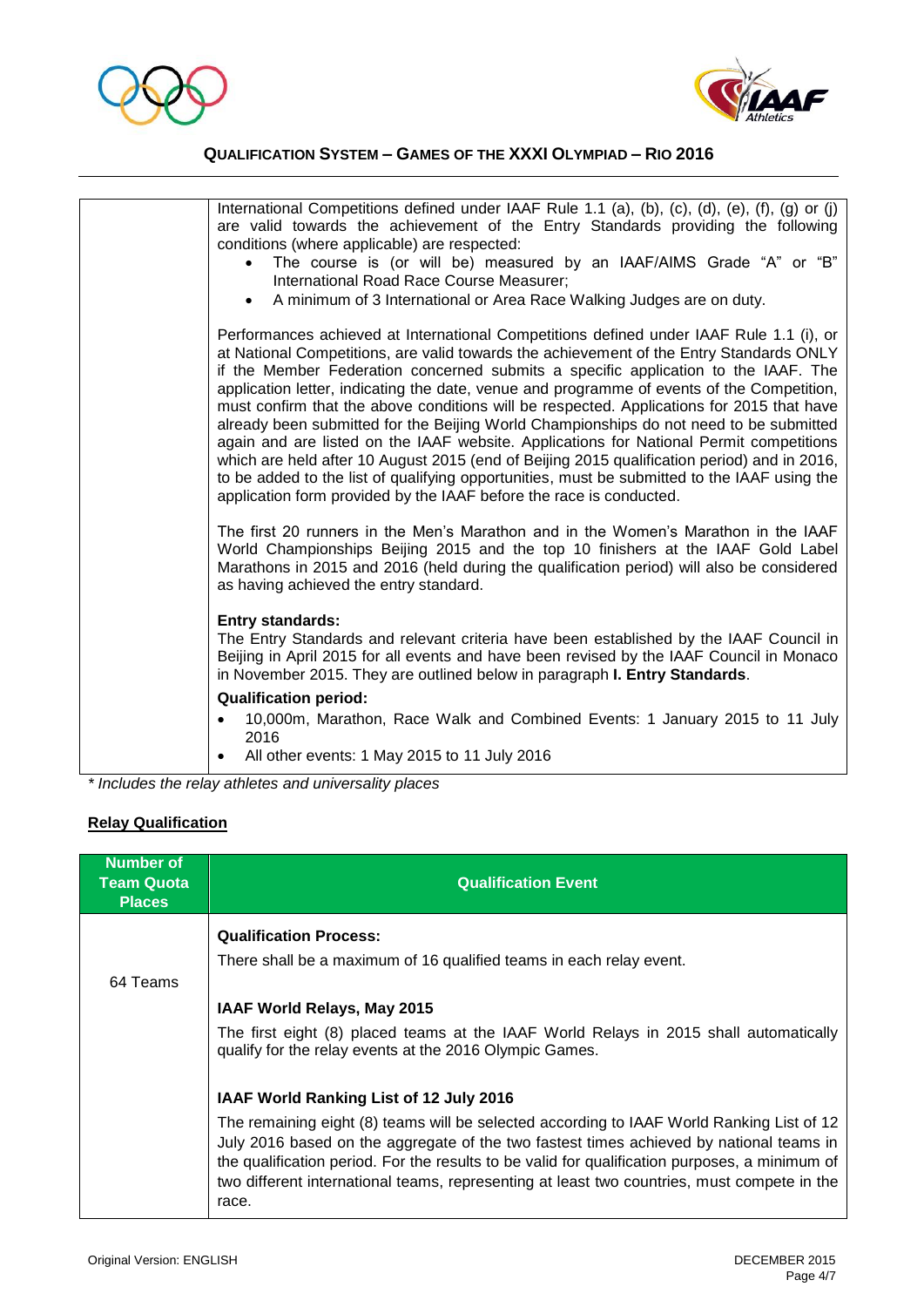



The IAAF will inform the NOCs of each of these national teams of their eligibility to compete in the Olympic Games relay competitions. **Qualification period:** Teams must record the two fastest times during the following prescribed period: 1 January 2015 to 11 July 2016

#### **UNIVERSALITY PLACES (UNQUALIFIED ATHLETES)**

- a. NOCs with no male or female qualified athlete or relay team will be allowed to enter their best male athlete and their best female athlete in one athletic event each, with the exception of the Combined Events, 10,000m and 3000m Steeplechase.
- b. This applies equally to unqualified female entries from an NOC with qualified males, and vice versa.
- c. Acceptance of unqualified entries in Field Events and Road Events will be at the discretion of the IAAF Technical Delegates, based on the technical standard of the athlete and the numbers of qualified athletes in the respective event. In order to allow the IAAF Technical Delegates to assess the technical level of such athletes, a specific application form indicating the event in which the entry is requested and the proof of the technical level and international participation of the nominated athlete must be submitted to the IAAF. The IAAF shall subsequently confirm, in writing to NOCs, with a copy to the Rio 2016 Sport Entries Department, the approval or otherwise of the entry of the specified athlete(s).
- d. The application forms of all unqualified athletes must be submitted by NOCs to the IAAF no later than 4 July 2016.

# **E. CONFIRMATION PROCESS FOR QUOTA PLACES**

Following the end of the qualification period, IAAF shall assess the number of athletes having achieved the entry standard plus the approved unqualified athletes. In order to achieve the ideal number of entries by event, IAAF shall then determine the athletes to be invited through the IAAF World Ranking List in each event (except the 5000m, 10,000m and road events) and inform each NOC accordingly. The IAAF World Ranking List for each event shall be published on the IAAF website on 12 July 2016. NOCs shall enter all athletes to Rio 2016 by the entries deadline of 18 July 2016.

# **F. REALLOCATION OF UNUSED QUOTA PLACES**

#### **REALLOCATION OF UNUSED QUALIFICATION PLACES**

If an allocated individual quota place is declined by an NOC, the quota place will be reallocated to the next best ranked athlete in the same event according to the IAAF World Ranking List of 12 July 2016, respecting the maximum quota by NOC per event.

If an allocated team relay quota place is not confirmed by the NOC by the confirmation of quota place deadline or is declined by the NOC, the quota place will be reallocated to the NOC with a relay team which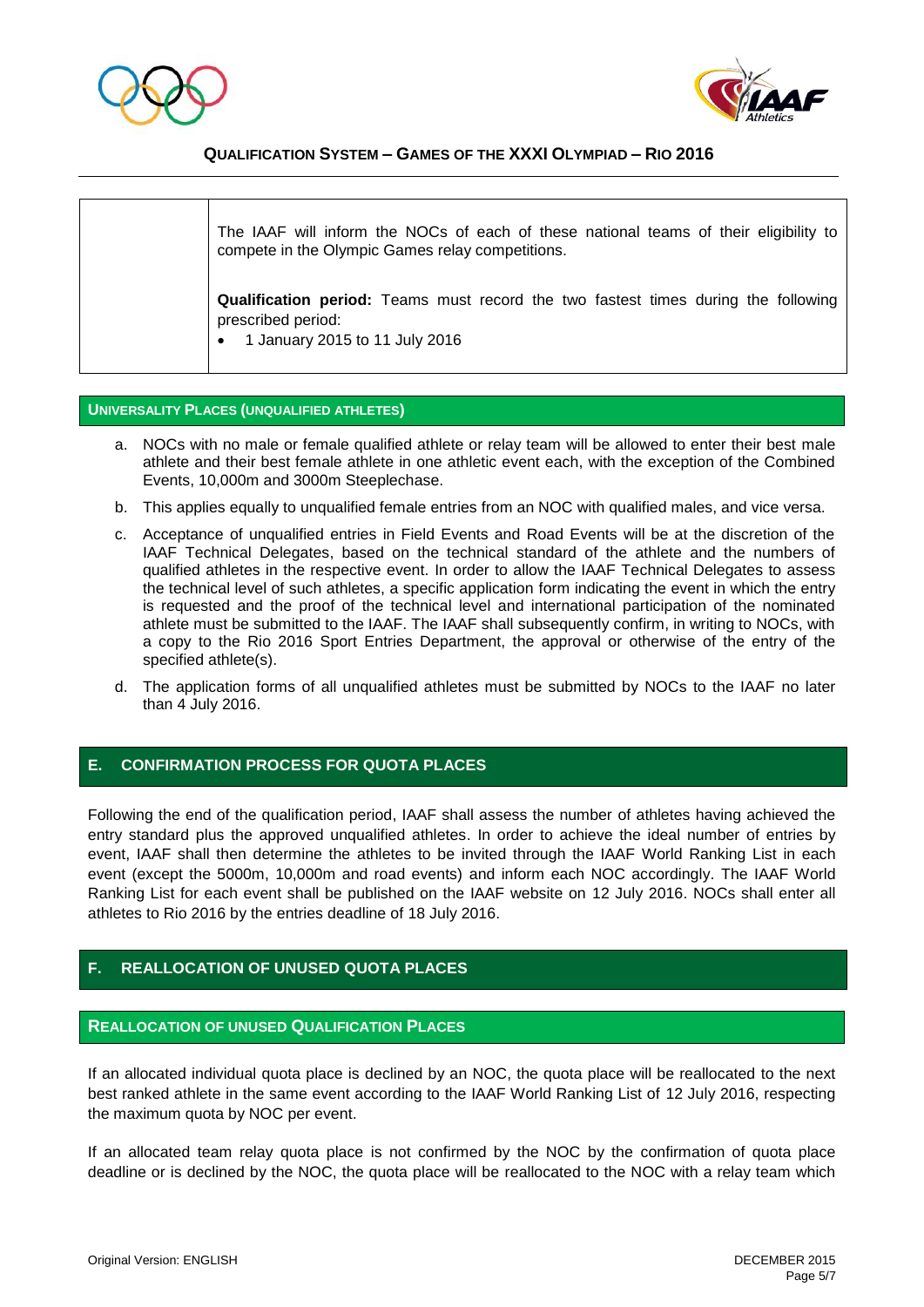



has recorded the next fastest aggregate time in the same event in accordance with the IAAF's criteria for the qualification of relay teams.

#### **REALLOCATION OF UNUSED UNIVERSALITY PLACES**

There will be no reallocation of Universality Places.

# **G. GENERAL PRINCIPLES REGARDING THE USE OF RESERVE AND P ALTERNATE ATHLETES**

#### **RESERVE ATHLETES**

Reserve athletes are competing athletes who have an Aa accreditation and who are entered by their NOC in a specific event where they have qualified. As reserve, they may be selected to replace another entered athlete in a different event until the time of the final confirmation for that event provided they have achieved the entry standard and that the NOC quota for that event is respected.

Reserve athletes must comply with the same eligibility rules as competing athletes as described in above paragraph **C. Athlete Eligibility**.

#### **P ALTERNATE ATHLETES**

P alternate athletes are non-competing athletes, and are not included within the athletes quota as described in paragraph **B. Athletes Quota**.

Alternate athletes must comply with the same eligibility rules as competing athletes as described in above paragraph **C. Athlete Eligibility**.

More detailed information about entitlements and quotas can be found in the '*Accreditation at the Olympic Games – Users Guide'*. P alternate athletes can only become competing athletes as per the conditions outlined in the '*IOC/Rio 2016 Late Athlete Replacement policy'*.

Quota:

If an NOC has entered three (3) athletes in one event, they are entitled to one (1) P alternate athlete for the same event provided he/she has achieved the entry standard.

# **H. QUALIFICATION TIMELINE**

| <b>Date</b>    | <b>Milestone</b>                                                                                              |  |
|----------------|---------------------------------------------------------------------------------------------------------------|--|
| 1 January 2015 | Start of the qualification period for 10,000m, Marathon, Race Walk, Combined and<br>Relay events.             |  |
| 15 April 2015  | IAAF to confirm the entry standards for all events. The standards will be distributed to<br>all NOCs and NFs. |  |
| 1 May 2015     | Start of the qualification period for all other events.                                                       |  |
| 4 July 2016    | Deadline for NOCs with no qualified athletes to apply for unqualified entries.                                |  |
| 11 July 2016   | End of qualification period.                                                                                  |  |